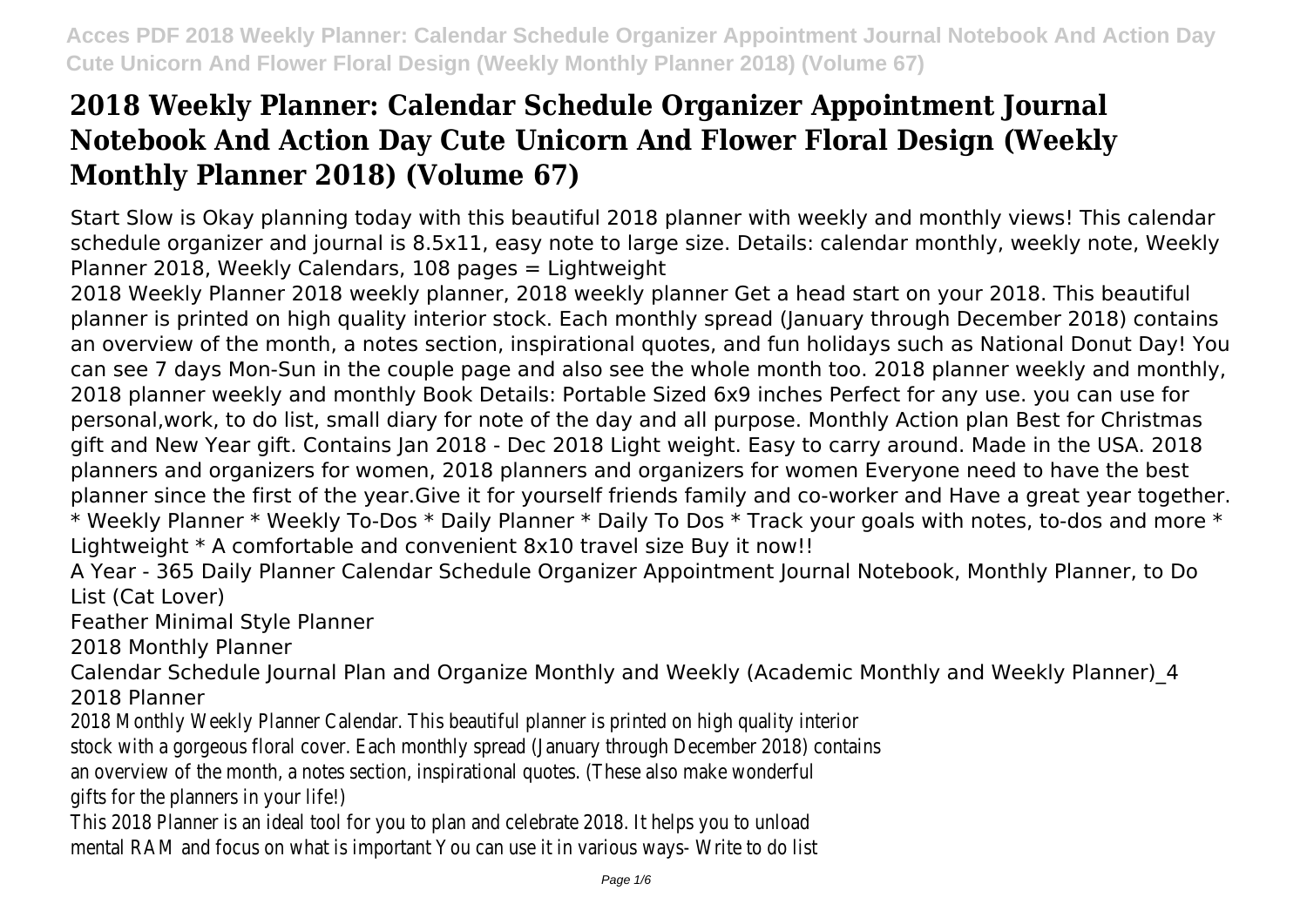reminder, jot down creative idea/thought, remember memorable happening/grateful moment, and more......- Good quality interior stock with beautiful watercolor floral cover - 8x10 inches size - Contained an overview of 12 months, a note section, inspiring quotes and holidays - Weekly spread is spacious to write your daily schedule and anything of your wish This planner is for you and your loved ones! Happy 2018 !!

BEST VALUE \$9.99 Just \$6.95 for the holidays! This beautiful planner is printed on high quality stock and comes with an originally designed cover. The best way to get organized and make your year more productive than ever before! What's Inside: Personal information page Monthly spreads (Oct 2017 - Sept 2018) with motivational quotes, a section for notes and every holiday you could imagine! Weekly spreads with inspiring quotes amd space to write your tasks, to do lists and schedule! Great gift for planners, teachers, parents, and students who love staying organized

The BEST way to optimize your year, stay productive and get work done

Joyful Weekly Monthly Planner Calendar Schedule Organizer and Journal Notebook with

Inspirational Quotes and Beautiful Floral Cover

Calendar Schedule Journal Plan and Organize Monthly and Weekly (Academic Monthly and Weekly Planner)\_5

2018 Planner: 12 Month(Jan-Dec) - Daily and Weekly Planner Calendar Schedule for Organizer and Journal Notebook

2018-2019

A Year - 365 Daily Planner Calendar Schedule Organizer Appointment Journal Notebook, Monthly Planner, to Do List 6x9

Our 2018 Weekly Planner is finally here! Gift For New Year This beautiful planner is printed on high quality interior stock. Each monthly spread (January 2018 through December 2018) contains an overview of the month, a notes section, a day to planning. The cute weekly spreads include space to write your daily schedule as well as a to-do list. Weekly Planner Interior Details: - 12 Months (January 2018 - December 2018) - Perfect Bond - Crisp White Pages with a Thick Cardstock Cover - Simple, Stylish, Elegant Cover Art - Dimensions: 8"x10" Thank You For Watching CLICK BUY ON THE TOP

2018-2019 Planner now here! (August 2018 to July 2019) Start planning today with this beautiful 2018-2019 Weekly Planner with weekly and monthly views! This calendar schedule organizer and journal is 8x10, a perfect travel size and includes plenty of space for all of your important dates. This beautiful planner is printed on high quality interior stock with a beautiful cover. Each monthly spread (August 2018 through July 2019) contains an overview of the month, a notes section 2018-2019 Planner Details: - Monthly Planner August 2018 to July 2019 8x10 - Monthly Calendars - Monthly To-Dos - Weekly Planner (12 Months) - Weekly Calendars - Track your goals with notes, to-dos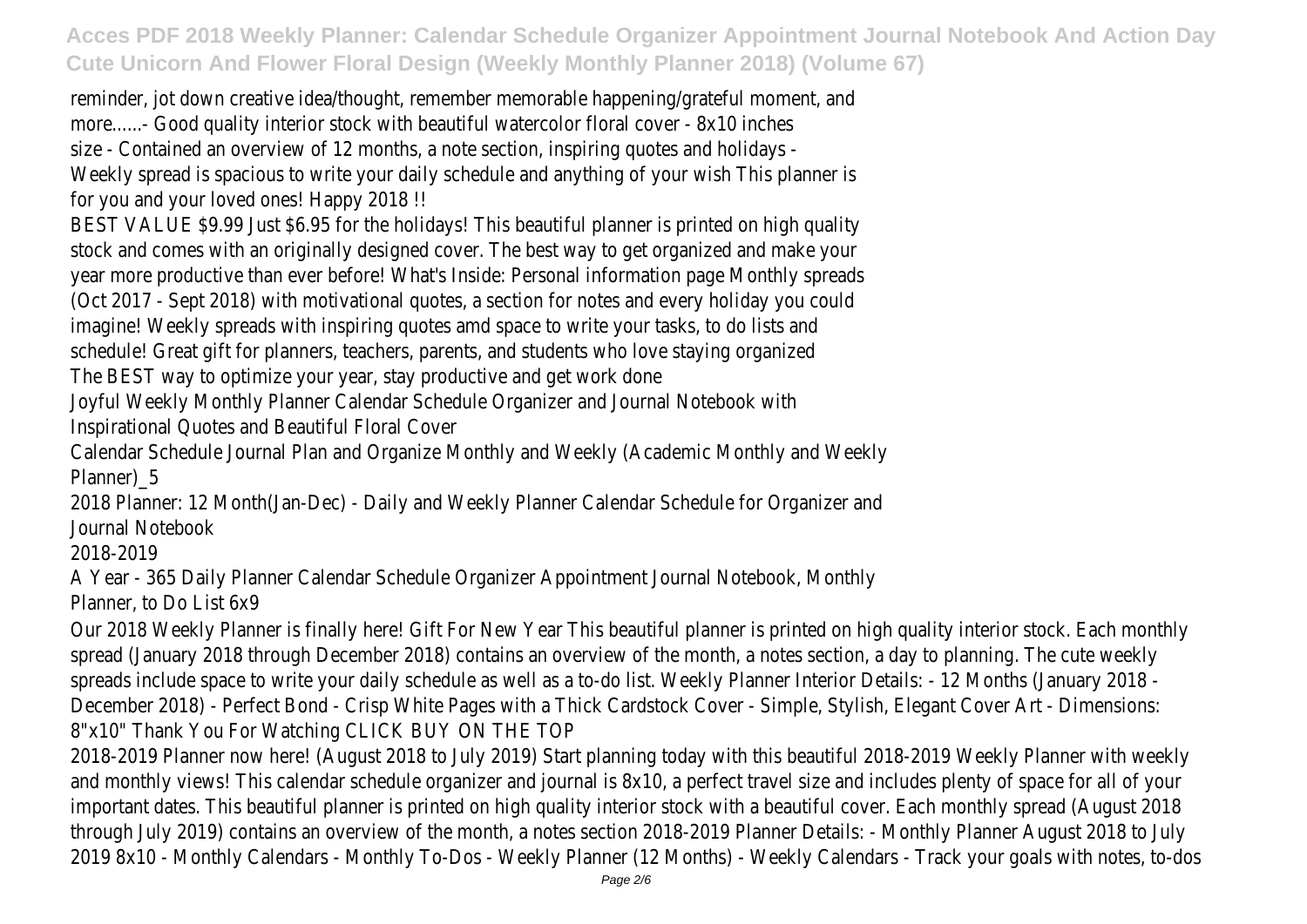and more - 131 pages 2018-2019 Planner Perfect for: - Birthday Gift - Teacher Gift - Thank You Gift - Housewarming Gift - Gift For Family, Mom, Dad - Friends Gift - Holiday Gift - Or a gift to yourself! Thank You For Watching This 2018-2019 Planner Our 2018 Academic Planner is finally here! Gift For New Year This beautiful planner is printed on high quality interior stock. Each monthly spread (January 2018 through December 2018) contains an overview of the month, a notes section, a day to planning. The cute weekly spreads include space to write your daily schedule as well as a to-do list. Academic Planner Interior Details: - 12 Months (January 2018 - December 2018) - Perfect Bond - Crisp White Pages with a Thick Cardstock Cover - Simple, Stylish, Elegant Cover Art - Dimensions: 8"x10" Thank You For Watching CLICK BUY ON THE TOP A Year Calendar Schedule Organizer Appointment Journal Notebook, to Do List,365 Daily Planner, to Do List (Owls)

2018 Weekly Planner , Calendar and Planner to Schedule and Organize Your Week

A Year - 365 Daily Planner Calendar Schedule Organizer Appointment Journal Notebook, Monthly Planner, to Do List (Beautiful Cover) Weekly Planner Calendar 2018 8. 5 X 11 : Weekly Planner Journal 2018 : Calendar Schedule Organizer and Journal Notebook with Inspirational Quotes

2018-2019 Weekly Planner: Calendar Schedule Organizer and Journal Notebook with Inspirational Quotes and Floral Lettering Cover 2018 Weekly Planner 2018 weekly planner, 2018 weekly planner Get a head start on your 2018. This beautiful planner is printed on high quality interior stock. Each monthly spread (January through December 2018) contains an overview of the month, a notes section, inspirational quotes, and fun holidays such as National Donut Day! 2018 planner weekly and monthly, 2018 planner weekly and monthly DETAILS: Perfect for any use. you can use for personal,work, to do list, small diary for note of the day and all purpose. Monthly Action plan Best for Christmas gift and New Year gift. Contains Jan 2018 - Dec 2018 Light weight. Easy to carry around. Made in the USA. 2018 planners and organizers for women, 2018 planners and organizers for women Everyone need to have the best planner since the first of the year.Give it for yourself friends family and co-worker and Have a great year together.

This beautiful planner for everybody. Each monthly spread contains an overview of the month, a notes section, inspirational quotes, and fun holidays and convenient for traveling. This calendar schedule organizer and journal is 8.5x11 inch, a perfect travel size and includes plenty of space for all of your important dates.

Our new 2018 Planner is finally here! Start planning today with this beautiful 2018 Weekly Planner with weekly and monthly views! This calendar schedule organizer and journal is 8x10, a perfect travel size and includes plenty of space for all of your important dates. This beautiful planner is printed on high quality interior stock with a beautiful cover. Each monthly spread (January through December 2018) contains an overview of the month, a notes section, and inspirational quotes! 2018 Weekly Planner Details: - Monthly Planner 2017-2018 8x10 travel size - Monthly Calendars - Monthly To-Dos - Weekly Planner 2018 - Weekly Calendars - Track your goals with notes, to-dos and more - 137 pages Consider one the next time you need a: - 2018 Gift - Birthday Gift - Teacher Gift - Thank You Gift - Housewarming Gift - Christmas Gift - Holiday Gift - Just Because Gift - Or a gift to yourself! (Ps. - These also make wonderful gifts for the planners in your life!) Thank You For Watching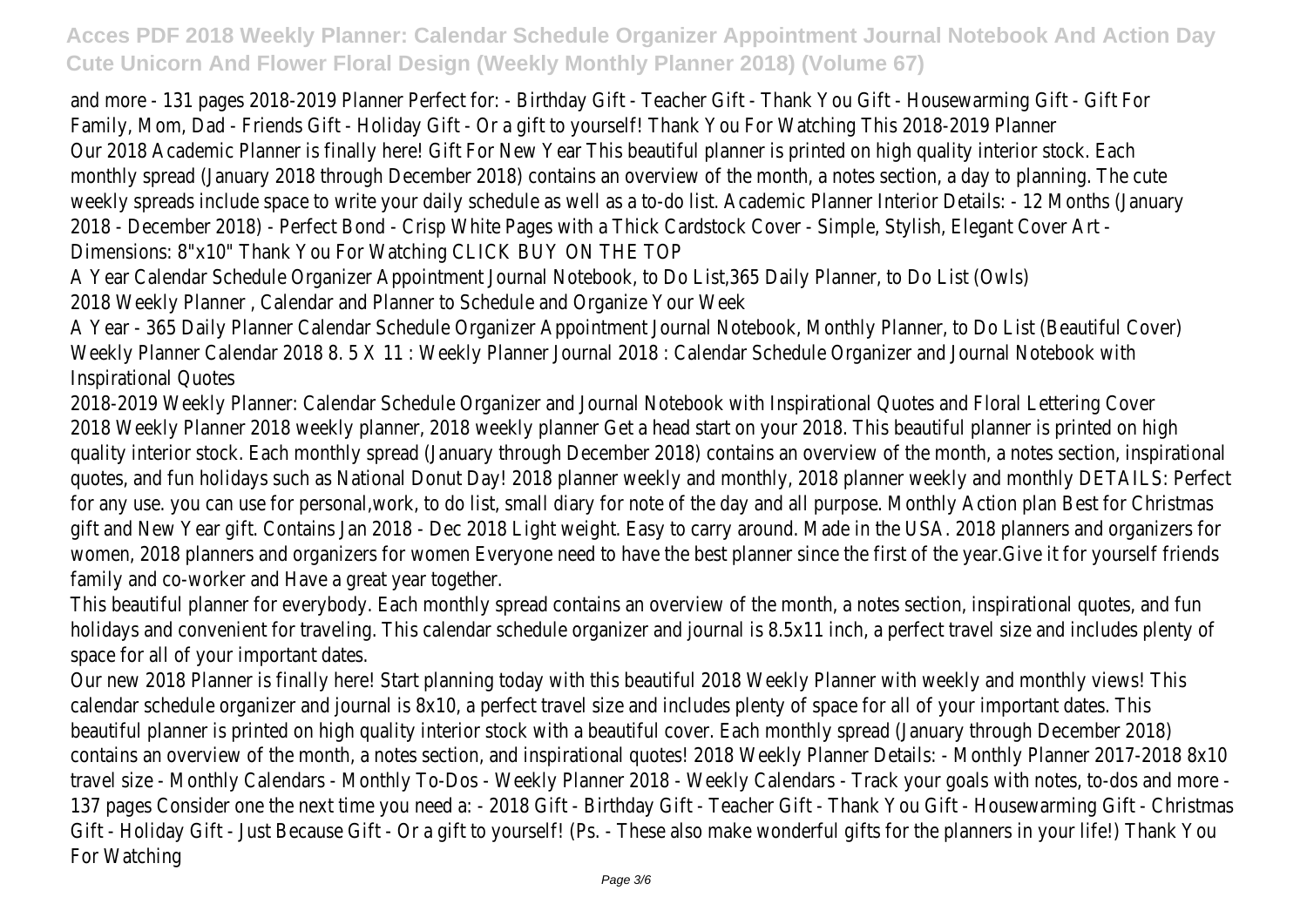## A Year - 365 Daily Planner Calendar Schedule Organizer Appointment Journal Notebook, Monthly Planner, to Do List (White Modern) 2018 Academic Planner: Weekly Planner - 12 Month (2018 Planner) - Calendar Schedule Organizer

2017-2018 Weekly Planner

Calendar Schedule Journal Plan and Organize Monthly and Weekly (Academic Monthly and Weekly Planner)

Slow Is Okay: 2018 Weekly Planner: Calendar Schedule Organizer

*Our 2018 Monthly Planner is finally here! Gift For New Year This beautiful planner is printed on high quality interior stock. Each monthly spread (January 2018 through December 2018) contains an overview of the month, a notes section, a day to planning. The cute weekly spreads include space to write your daily schedule as well as a to-do list. Monthly Planner Interior Details: - 12 Months (January 2018 - December 2018) - Perfect Bond - Crisp White Pages with a Thick Cardstock Cover - Simple, Stylish, Elegant Cover Art - Dimensions: 8"x10" Thank You For Watching CLICK BUY ON THE TOP*

*Are you ready for 2018 to be your most incredible year yet? Join thousands of users who use this planner to create and grow their life to greater heights in 2018. This beautiful 2018 planner is the perfect planner to keep track of all your activities as well as serving as a creative outlet. Each monthly spread contains an overview of the month, a notes section for each day and fun holidays such as National Popcorn Day. Printed on high quality stock and sized at 8 x 10, it is both perfect for travel and fitting right on your bedside table. This book contains -12 month "at a glance" view for 2018 -Monthly "at a glance view" calendar from January to December 2018 with room for notes -Plenty of room to record weekly/daily activities, appointments, assignments, to-dos and even spaces for doodles too -Crisp white pages -Premium matte cover design -Perfectly sized at 8" x 10 -Lightweight yet durable So what are you waiting for? Grab a copy now and let's start 2018 being all neat and organized! These planners make an excellent gift for your friends, teachers and your loved ones too.*

*Start planning today with this beautiful new. 2018 planner with weekly and monthly views! This calendar schedule organizer and journal is 8x10, a perfect travel size and includes plenty of space for all of your important dates. Each month includes a monthly to-do list, next month preview, and lined pages for each day of the year from January 2018- December 31st 2018 Details: Monthly Planner 2018 8x10 travel size Monthly Calendars Monthly To-Dos Weeky Planner 2017-2018 Weekly Calendars Track your goals with notes, to-dos and more 101 pages = Lightweight*

*Monthly Calendar Schedule Organizer*

*365 Daily Planner Monthly Weekly Planner Calendar Schedule Organizer Planner Journal Notebook for Women, Girl Floral Cover, 8 X 10 Inches 365 Daily Planner Calendar Schedule Organizer Appointment Journal Notebook, Monthly Planner, to Do List*

*A Year - 365 Daily Planner Calendar Schedule Organizer Appointment Journal Notebook, Monthly Planner, to Do List (Cactus)*

*A Year - 365 Daily Planner Calendar Schedule Organizer Appointment Journal Notebook, Monthly Planner, to Do List (Mandala)*

Get organized and start planning today with this 2018 planner with weekly and monthly views! At a convenient 8x10 size, it is a

great option to travel with and can fit in just about any bag, without having to use microscopic text size just to squeeze in your important notes and to-do lists!

2018 weekly plannerWeekly Planner Calendar 2018 8.5 x 11 : Weekly Planner Journal 2018 : Calendar Schedule Organizer and Journal Notebook With Inspirational Quotes

This 2018 Planner is ideal for you to plan and organize the wonderful 2018 ! - Good quality interior stock with beautiful watercolor floral cover- 8x10 inches size- Contained an overview of 12 months, a note section, inspiring quotes and holidays- Weekly spread is spacious to write your daily schedule and anything of your wishThis lovely planner is for you and your loved ones! Happy 2018 !!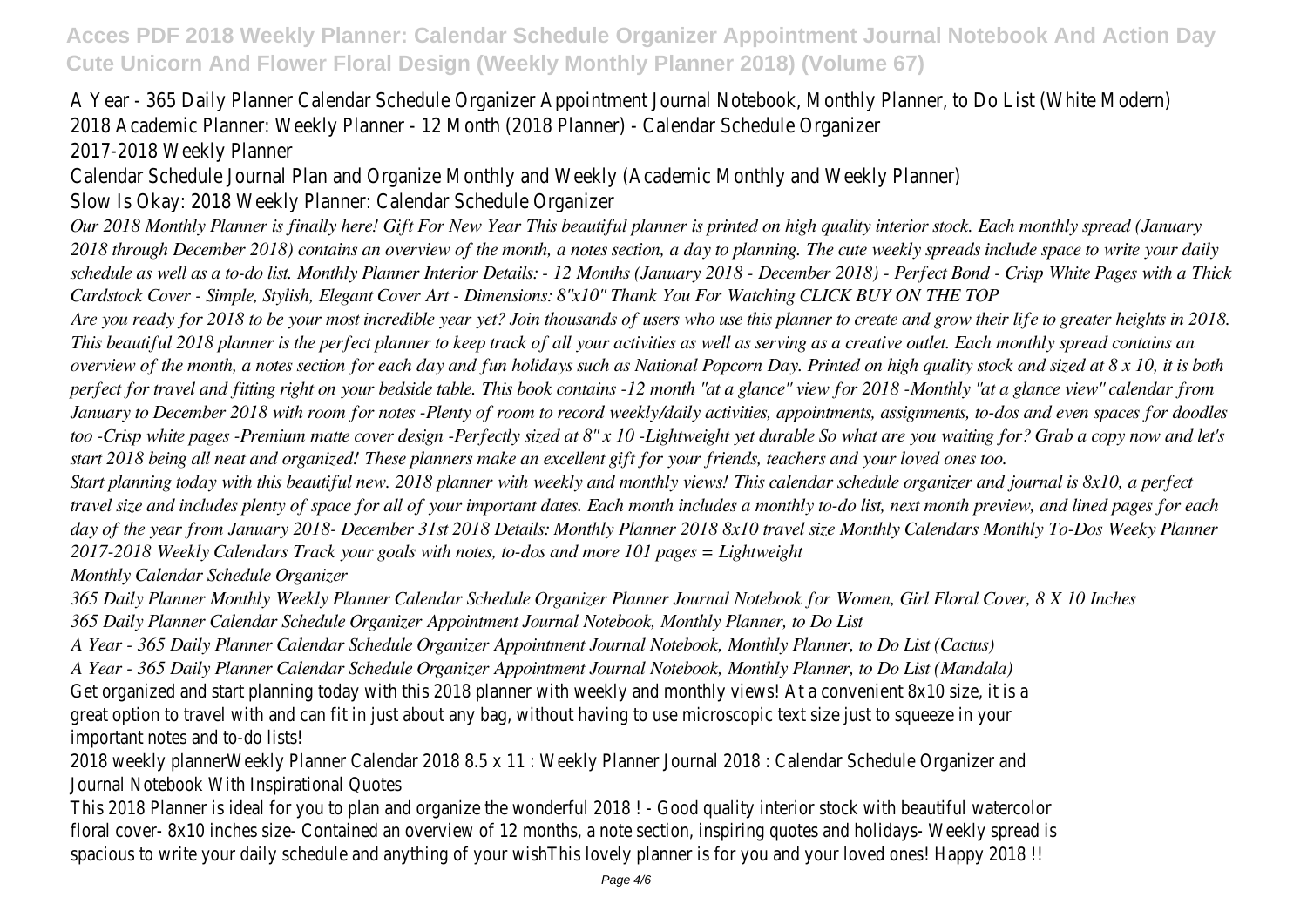A Year - 365 Daily Planner Calendar Schedule Organizer Appointment Journal Notebook, Monthly Planner, to Do List (Modern)

## 2018 Academic Planner

2018 Weekly Planner: Calendar Schedule Organizer and Journal Notebook - (January-December) - Monthly Planner

## Weekly and Monthly Calendar Schedule Organizer and Journal Notebook

2018 Weekly Planner. This beautiful 365 Days planner is printed on high quality interior stock with a gorgeous floral cover. Journal notebook January 2018 to December 2018 with calendar. Contains weekly and monthly planner space to write your daily schedule as well as a to-do list. These also make wonderful gifts for the planners in your life. Premium Matte Finish Cover Design Portable Format 8" x 10" January 1 to December 31, 2018

2018 Planner Weekly and MonthlyA Year - 365 Daily Planner Calendar Schedule Organizer Appointment Journal Notebook, Monthly Planner, to Do List (Beautiful Cover)Createspace Independent Publishing Platform

Our new 2018 Planner is finally here! Start planning today with this beautiful 2018 Planner with weekly and monthly views! This calendar schedule organizer and journal is 8x10, a perfect travel size and includes plenty of space for all of your important dates. This beautiful planner is printed on high quality interior stock with a beautiful cover. Each monthly spread (January through December 2018) contains an overview of the month, a notes section, and inspirational quotes! 2018 Weekly Planner Details: - Monthly Planner 2017-2018 8x10 travel size - Monthly Calendars - Monthly To-Dos - Weekly Planner 2018 - Weekly Calendars - Track your goals with notes, to-dos and more - 137 pages Consider one the next time you need a: - 2018 Gift - Birthday Gift - Teacher Gift - Thank You Gift - Housewarming Gift - Christmas Gift - Holiday Gift - Just Because Gift - Or a gift to yourself! (Ps. - These also make wonderful gifts for the planners in your life!) Thank You For Watching

A Year - 365 Daily Planner Calendar Schedule Organizer Appointment Journal Notebook, Monthly Planner, to Do List (Floral)

Calendar Schedule Organizer and Journal Notebook with Inspirational Quote and Floral Lettering Cover

A Year Calendar Schedule Organizer Appointment Journal Notebook, to Do List,365 Daily Planner, to Do List (Cactus)

Weekly Monthly Planner Calendar Schedule Organizer and Journal Notebook with Inspirational